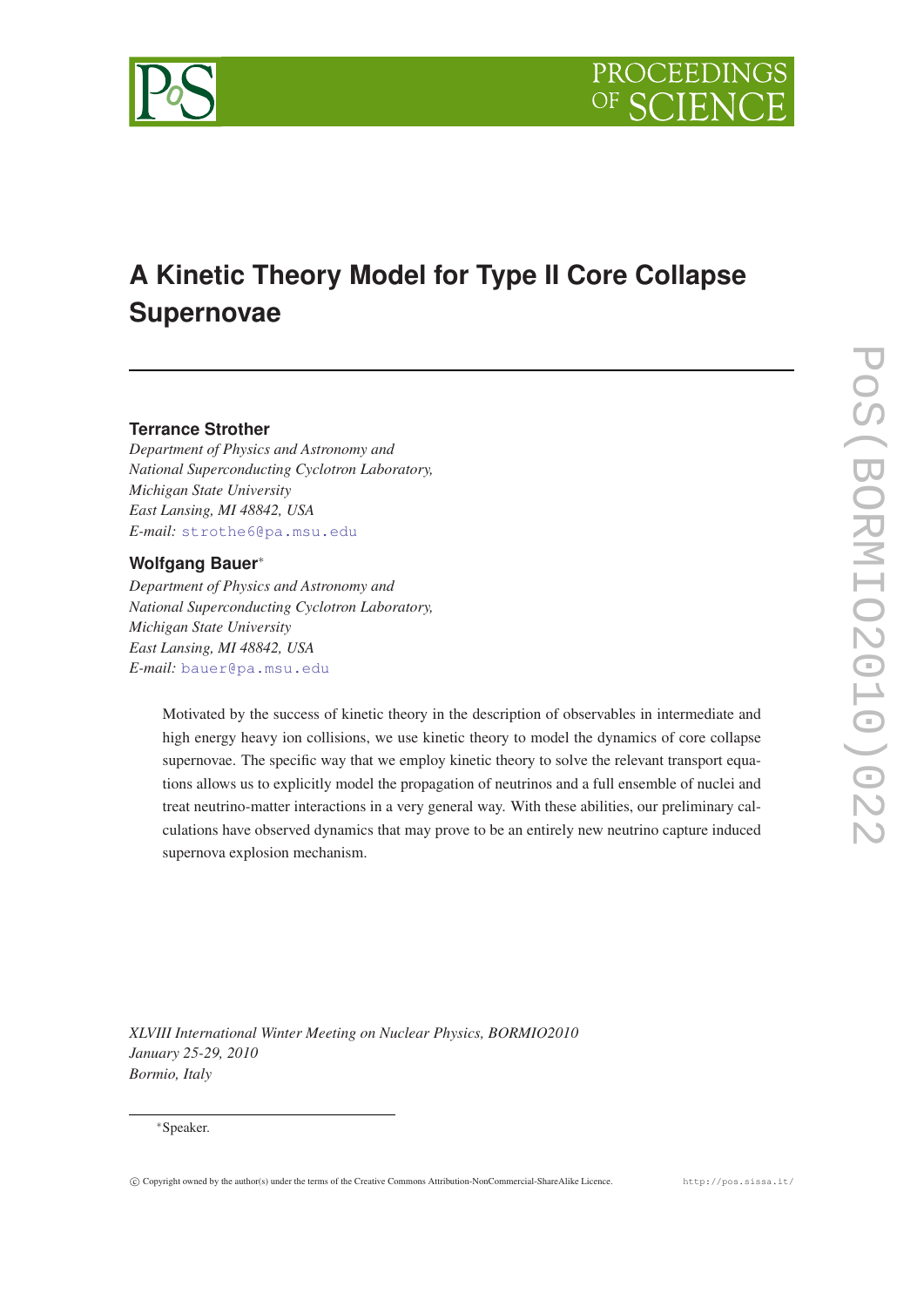## 1. Introduction

Despite the many advances hydrodynamic based calculations have made in the field of supernova science, a great deal more must be done before these simulations can be regarded as complete. A truly complete hydrodynamic simulation would in principle have to model the dynamics of multiple fluids with strongly time dependent viscosities to simulate the presence of a full ensemble of nuclei and neutrinos in the full six-dimensional phase space in a completely general way. No hydrodynamic simulation can do this yet. Since state-of-the-art hydrodynamic calculations already strain the capabilities of high performance supercomputers, there may be a long wait before more complex models that simulate the dynamics of hundreds of different species of nuclei and neutrinos in a general way in the full six-dimensional phase space. This motivates us to move away from the traditional hydrodynamic approach that we are familiar with and draw from other disciplines of physics in an attempt to circumvent this technological roadblock. It turns out that the field nuclear collision modeling is an ideal candidate for this purpose.

Intermediate and high energy nuclear collisions have been very accurately modeled by simulations that made use of transport theories based on a semiclassical implementation of kinetic theory [[1](#page-8-0), [2](#page-8-0), [3\]](#page-8-0). Given the similarities between the requirements that must be satisfied by simulations of nuclear collisions and supernovae [\[4,](#page-8-0) [5](#page-8-0), [6](#page-8-0), [7\]](#page-8-0), such as the ability to model particle production, shock wave formation, collective deflection, as well as the interplay between regular and chaotic collective dynamics, it is tempting to implement these types of kinetic theory based approaches to model the physics and astrophysics of supernova explosions. This is the aim of our work.

As discussed in our previous work [\[8\]](#page-8-0), the full potential of our code will be realized when it is run large multiprocessor installations. Once it is fully parallelized, it will be capable of efficiently calculating all desired statistical distributions in the full three-dimensional coordinate space while propagating test particles in the full six-dimensional phase space. However, for debugging purposes, we also want to provide ways to test the implementation of our ideas on a single processor. The preliminary calculations discussed here were performed exactly for that purpose and were simulations of the collapse and early stages of the explosion of a non-rotating spherically symmetric core [\[9\]](#page-8-0). While test particles were still propagated in the full six-dimensional phase space, due to statistical limitations imposed by working on a single processor [[8\]](#page-8-0), we assumed that all statistical distributions were spherically symmetric. The algorithms employed to calculate the spherically symmetric statistical distributions are discussed in detail in our previous work [\[8\]](#page-8-0). Furthermore, our weak nuclear reaction network was only partially activated during these preliminary simulations and no strong nuclear reactions were modeled. Since our approach to modeling these reactions is entirely new, we have elected to implement and test them in stages. The rest of the weak and strong nuclear reaction networks will be activated and tested after the ongoing parallelization process is complete.

The output generated by this series of single processor test calculations is well understood and consistent with the physics included in the model thus far, however not all of the results were expected. The emergence of what may prove to be a new supernova explosion mechanism was observed in all test calculations. This potential new explosion mechanism is discussed in sections [6](#page-6-0) and [7](#page-7-0).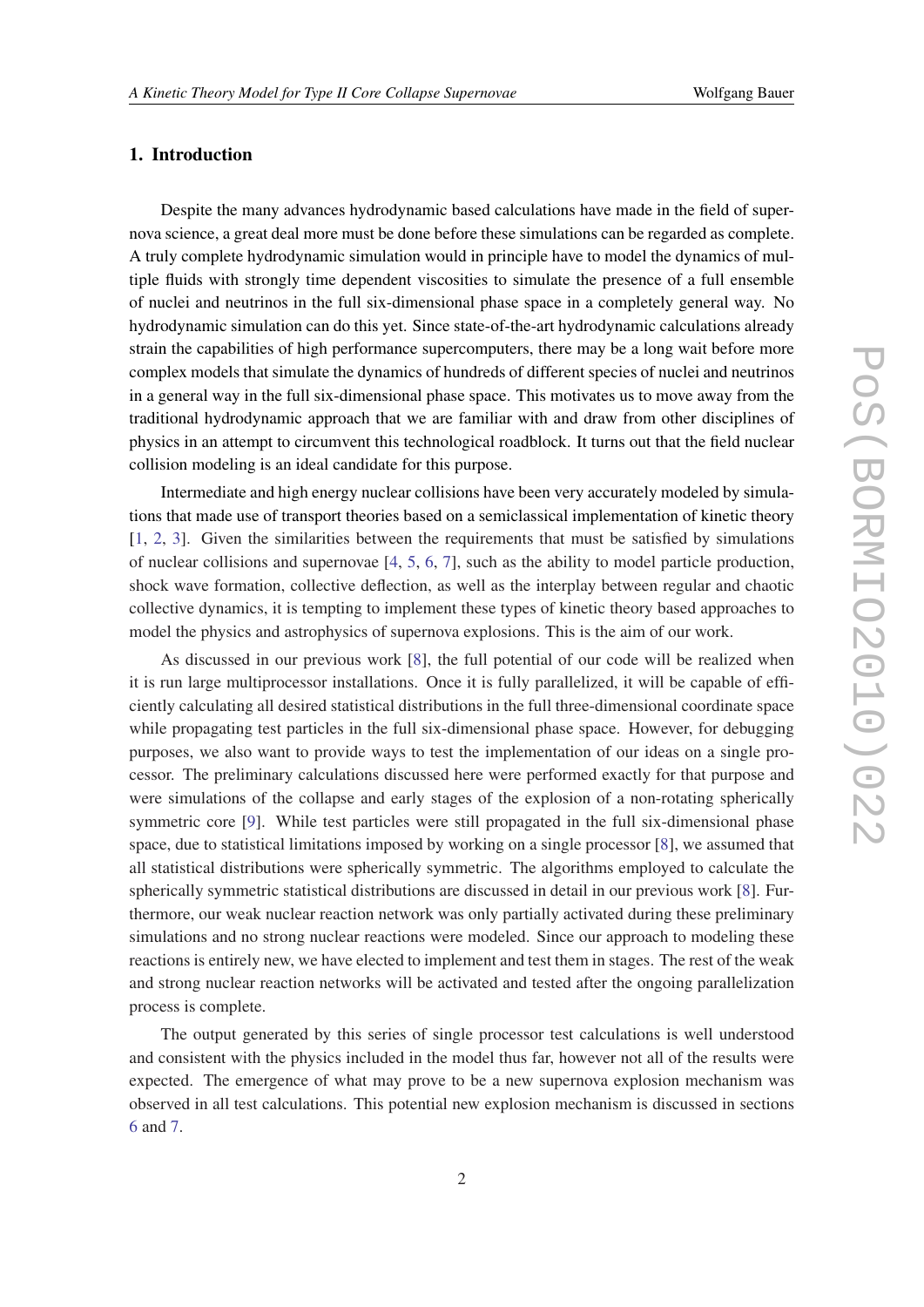#### <span id="page-2-0"></span>2. Equations of Motion

The one-body transport equation for the baryon phase space density  $f<sub>b</sub>(xp)$  is given by [[10\]](#page-8-0)

$$
\frac{\partial f_b(xp)}{\partial t} + \frac{\Pi^i}{E_b^*(p)} \nabla_i^x f_b(xp) - \frac{\Pi^\mu}{E_b^*(p)} \nabla_i^x U_\mu(x) \nabla_p^i f_b(xp) + \frac{M_b^*}{E_b^*(p)} \nabla_i^x U_s \nabla_p^i f_b(xp)
$$
\n
$$
= I_{bb}^b(xp) + I_{by}^b(xp) \tag{2.1}
$$

for the particular state b of the baryon. The left hand side of (1) describes the temporal changes in the baryon phase space density due to interactions due to the interactions of the nucleons with the mean field vector and scalar potentials  $U_{\mu}$  and  $U_{s}$ . The two source terms on the right hand side of (2.1) are collision integrals that that represent the effects that correlations due to the two-body baryon-baryon and baryon-neutrino collisions have the baryon phase space density respectively. For any neutrino species, the transport equation simplifies to an equation of motion that contains only the streaming and baryon-neutrino collision terms since there are no mean field contributions and the possible effects of neutrino-neutrino collisions are neglected,

$$
\frac{\partial f_V(xk)}{\partial t} + \frac{k \cdot \nabla^x}{E_V(k)} f_V(xk) = I_{bv}^V(xk)
$$
\n(2.2)

We want to point our, however, that neutrino oscillations (vacuum and/or matter-induced) between different lepton flavors can be explicitly included. It is through the baryon-neutrino collisions that the baryon and neutrino phase space densities can affect one another and the transport equations are coupled by the source terms that represent these effects.

#### 3. Test Particle Method

To numerically solve the coupled baryon and neutrino transport equations (2.1) and (2.2), the so-called test particle method is used [[11\]](#page-8-0). Instead of fully discritizing the relevant six-dimensional phase space and calculating the phase space densities in each grid cell in every time step, the test particle method only follows the initially occupied phase space cells in time and represent them by a finite number of imaginary test particles. These imaginary test particles are propagated in a way that models the physical evolution of the phase space. They interact with one another via mean field one-body potentials and scatter with realistic cross sections.

The test particle approach was originally used to model individual intermediate and high energy nuclear collisions [[11\]](#page-8-0). In that microscopic system, there were many more test particles than there were physical particles. If we wish to use the test particle approach to model a macroscopic system containing a very large number of physical particles, it is clearly impossible to have the number of test particles,  $N_{tp}$ , exceed the number of physical particles,  $N_{phys}$ . Computational limitations require in such cases that  $N_{phys}/N_{tp} \gg 1$ .

The test particle approach can still be applicable in cases where  $N_{phys}/N_{tp} \gg 1$ , so long as  $N_{tp}$  is sufficiently large to capture the gross dynamics of the macroscopic system's phase space. The ratio  $N_{phys}/N_{tp}$  effectively determines a scale cutoff of sorts below which details cannot be resolved. When  $N_{phys}/N_{tp}$  becomes sufficiently large, some truly microscopic phenomena become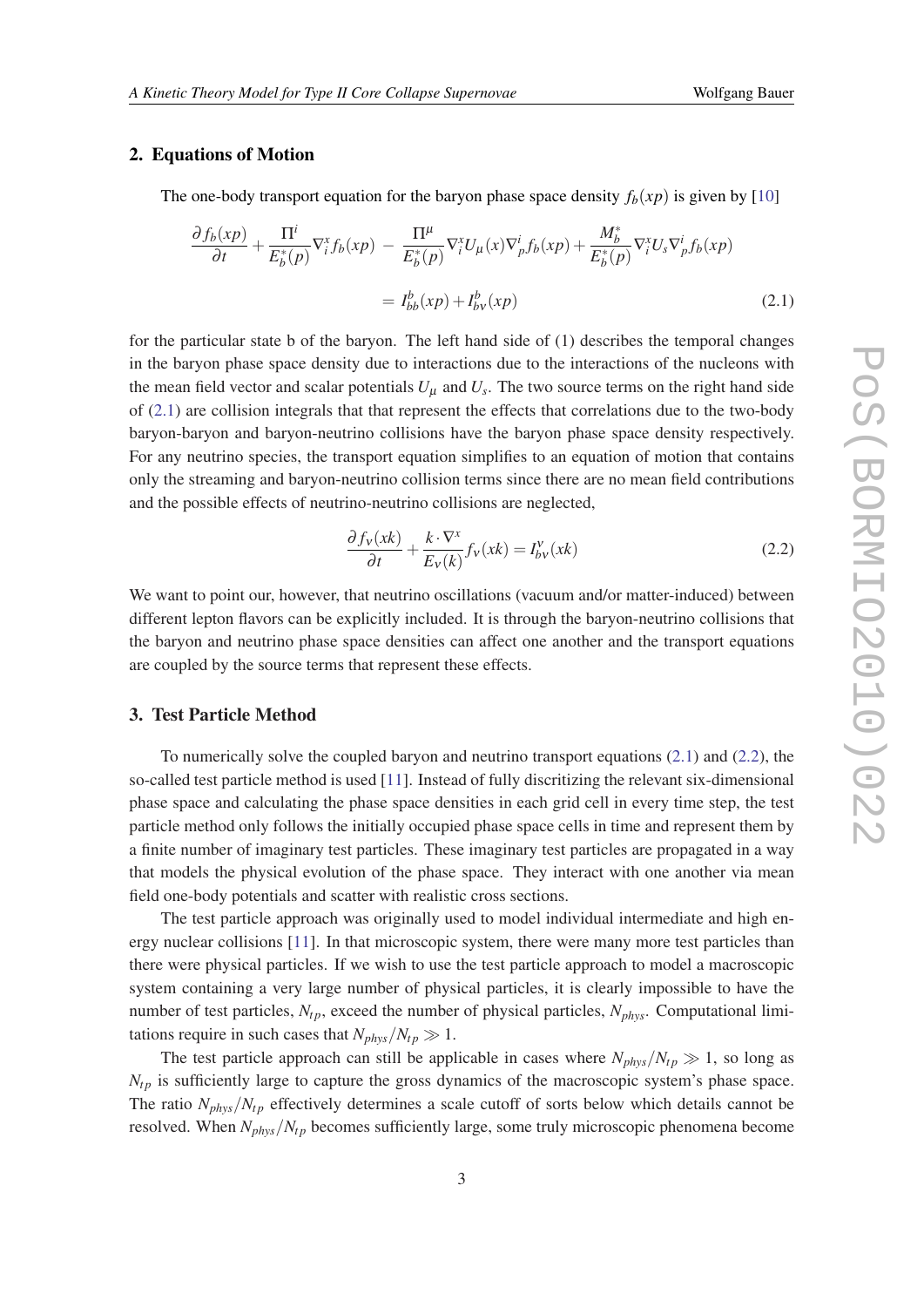impossible to directly simulate with test particles. Therefore it must be established that these unresolvable details do not impact the gross phase space dynamics and/or can be taken into account indirectly. This can be accomplished with convergence tests.

The test particle method formally approximates the phase space density with a sum over delta functions

$$
f(\vec{r}, \vec{p}, t) = \sum_{i=0}^{N_{tp}} \delta^3 (\vec{r} - \vec{r}_i(t)) \delta^3 (\vec{p} - \vec{p}_i(t))
$$
 (3.1)

Insertion of this approximation of the phase space density into the transport equations [\(2.1\)](#page-2-0) and ([2.2\)](#page-2-0) yields simple semi-classical first-order linear differential equations of motion for the centroid coordinates of each test particle. The fact that the baryon and neutrino transport equations are solved in an identical fashion means that the treatment of neutrino dynamics is on equal footing with that of baryons. This is a significant advantage that the test particle approach has over traditional hydrodynamic models.

## 4. Matter Test Particles

Matter test particles are used to propagate a full ensemble of nuclei and free baryons. An exhaustive description of matter test particle properties can be found in our previous works [\[12](#page-8-0), [13\]](#page-8-0). Here it suffices to say the following. Each matter test particle has its own set of nuclear properties and temperature. Initially the nuclear properties and temperature of each matter test particle is determined by the initial conditions of the progenitor [[9](#page-8-0)]. At later times, a matter test particle temperature can be changed by thermal mixing and both its nuclear properties and temperatures can be changed by weak and strong nuclear reactions. In this way, we explicitly model the propagation of an entire ensemble of nuclei and the rapid evolution of the entire core's composition can be modeled in a thermodynamically consistent way. This is superior to the standard tracking of the abundances of free protons, neutrons, alpha particles, and a "representative heavy nucleus" employed by most hydrodynamic calculations. Nuclear structure effects significantly impact electron and neutrino capture rates [\[14\]](#page-8-0), and many of these effects can be missed if one speaks of a "representative heavy nucleus" instead of an ensemble of nuclei. By contrast, in our approach we propagate ensembles of test particles and let each one independently represent an isotope, with the isotope composition being dynamically altered due to the weak interactions with leptons during the course of the simulation, which eliminates the need for the "representative heavy nucleus" approximation.

Matter test particles have acquired two new features since our last publication [\[12](#page-8-0)]. In addition to implicitly representing the number of electron required to render them charge neutral, they also can implicitly represent electron-positron pairs. They are also now sensitive to not only the pressure exerted by the electron gas, but also the pressures exerted by the gas of free nucleons and nuclei as well as the radiation and positron gases. The degeneracy of the electron gas is expected to generally prevent the former from significantly affecting the system's dynamics and the strong dominance of the electron pressure in the core prevents the latter from doing so. Nevertheless, they are included for completeness.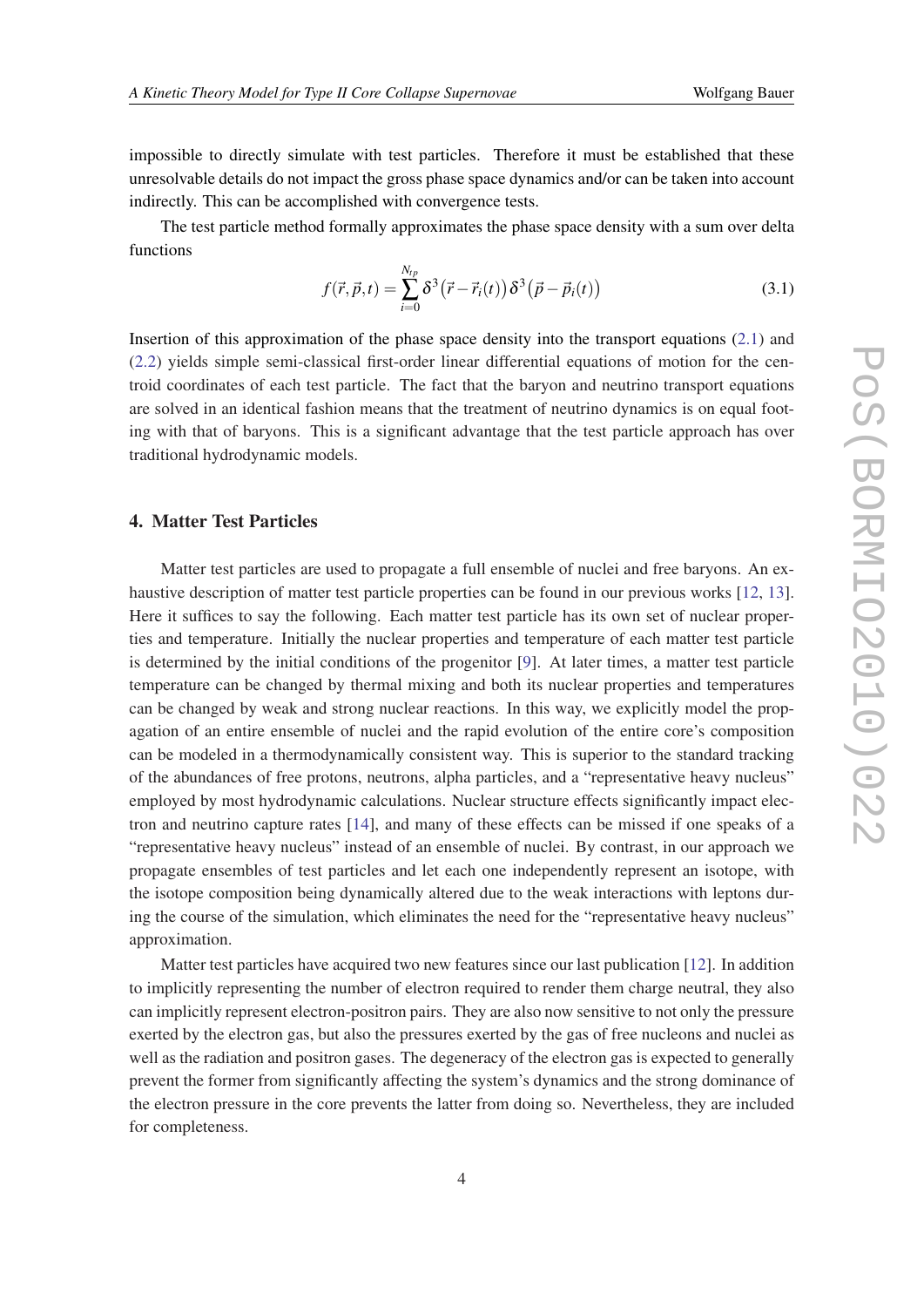#### 4.1 Matter Test Particle Equations

After the insertion of the delta function approximation of the baryon phase space density into equation [\(2.1\)](#page-2-0), it is found that the centroid of each matter test particle is subject to three mean field forces: a gravitational force, a nucleonic force, and a force generated by the pressure exerted by the local matter and radiation gas. Matter test particles can also scatter with one another. The equations of motion for the centroid coordinates of the matter test particles are given by the following first order differential equations

$$
\frac{d}{dt}\vec{p}_j = \vec{F}_{G,j} + \vec{F}_{nuc}(\vec{r}_j) + \vec{F}_{gas}(\vec{r}_j) + \vec{\mathscr{C}}(\vec{p}_j)
$$
\n
$$
\frac{d}{dt}\vec{r}_j = \frac{\vec{p}_j}{\sqrt{m^2 + p_j^2/c^2}}
$$
\n
$$
j = 1, ..., N
$$
\n(4.1)

where  $\vec{F}_{G,j}$  is the gravitational force acting on the  $j^{th}$  matter test particle,  $\vec{\mathscr{C}}(\vec{p}_j)$  symbolizes the effects that two-body collisions with other matter test particles have on the *j th* matter test particle's momentum, and *N* is the number of matter test particles used to model the core and is constant.

#### 4.2 Matter Test Particle Interactions

Single processor simulations that assume that statistical distributions are spherically symmetric model gravitation with a modified Newtonian monopole algorithm discussed in our previous works [\[15\]](#page-8-0). The calculation of the mean field nucleonic force acting on a matter test particle is also discussed in our previous works [[12](#page-8-0)]. The average force the matter and radiation gas pressure exerts on a matter test particle is easily shown by analogy with our previous treatment of the electron gas [\[12](#page-8-0), [13](#page-8-0)] to be given by

$$
\vec{F}_{gas} = -\frac{M_{tp}}{\rho} \vec{\nabla} P_{tot}
$$
\n(4.2)

where  $M_{tp}$  is the matter test particle mass,  $\rho$  is the local mass density, and the total matter and radiation gas pressure  $P_{tot} = P_{rad} + P_{nuc} + P_{e^-} + P_{e^+}$ . The pressures exerted by the radiation gas and the gas of free nucleons and nuclei, *Prad* and *Pnuc*, are readily calculable and the finite temperature pressure exerted by relativistic gases of electrons and positrons, *Pe*<sup>−</sup> and *Pe*<sup>+</sup> , are interpolated from tables. In addition to the forces that matter test particles indirectly exert on one another, they can scatter off other nearby matter test particles. The way we model test particle scattering is explained at length in out previous work [[16\]](#page-9-0). Here we simply state that test particle scatterings are modeled relativistically and semi-classically in a way similar to those used in the simulation of heavy ion collisions [[17](#page-9-0)].

## 5. Neutrino Test Particles

Unlike the net baryon number, the number of neutrino test particles is not constant. Neutrino test particles can be created and destroyed. The latter process can be induced by a weak interaction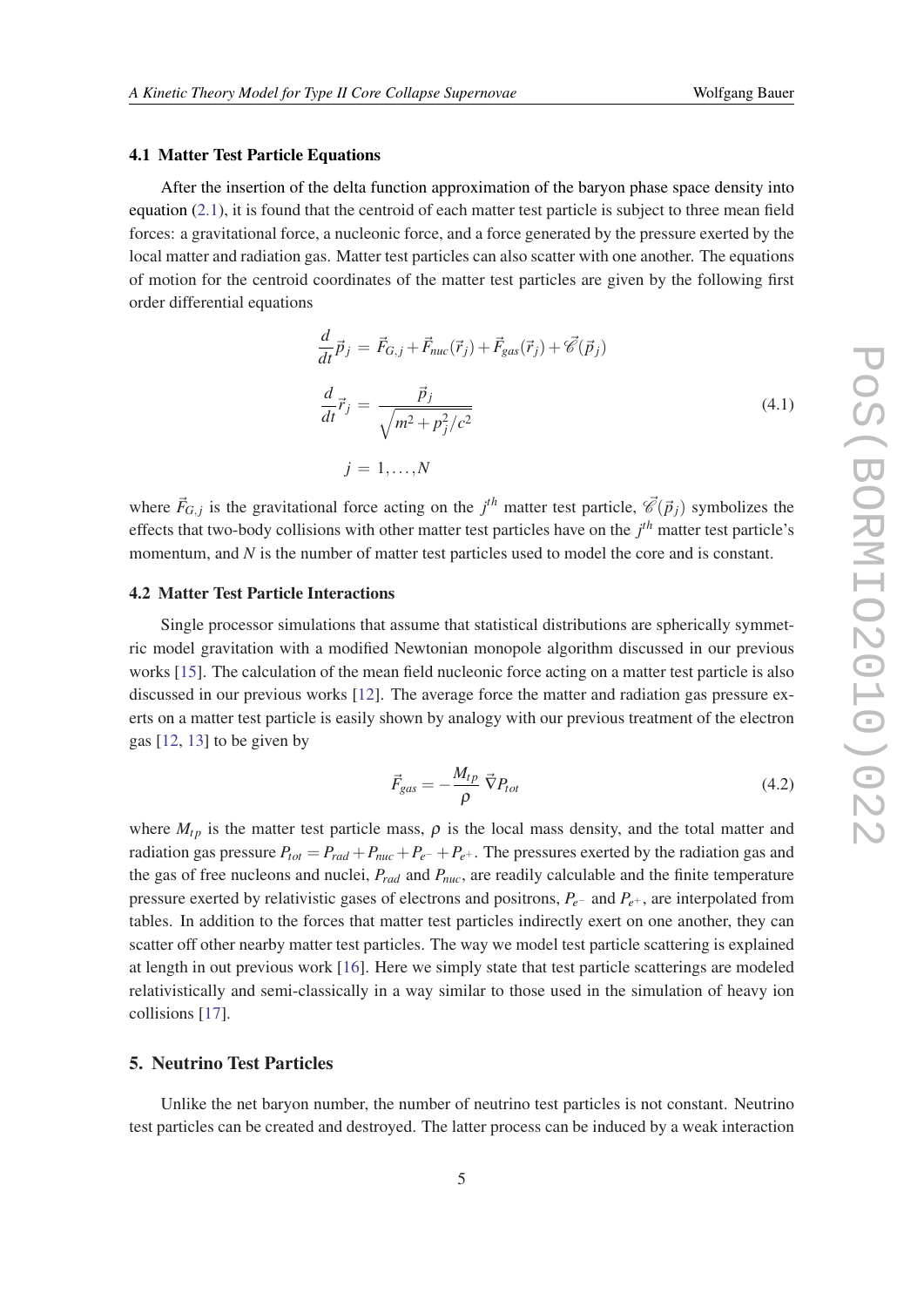or by a neutrino test particle escaping the core. The number of neutrino test particles therefore varies greatly at different times during the simulation. The only neutrino production mechanism included in our preliminary test calculations is electron capture by nuclei and free protons. It is clear how to include other neutrino production mechanisms into our model as well as how to model the presence of all flavors of neutrinos and anti-neutrinos, but we have elected to proceed incrementally when constructing the weak reaction network for this completely new model. Subroutines that model other neutrino production process such as weak decay and pair production have been written, but they will not be integrated into the code until the ongoing parallelization process is complete.

Since it is easy to demonstrate that neutrino flavor oscillations are strongly suppressed in the core [\[18](#page-9-0)], only the presence of electron neutrinos is simulated by our test calculations. Neutrino test particles are assumed to be massless, move at the speed of light, and subject to no mean-fieldtype forces. The only way they can interact with other test particles is through scattering with or being captured by matter test particles. Thus the propagation of neutrino test particles between weak reaction sites is quite simple. Merely multiplying the intermediate unit momentum vector of a neutrino test particle by the speed of light and propagation time determines its new location. No complicated numerical method of approximating the solutions to differential equations is required. This light speed propagation does put limits in on the time step size. To realistically model the propagation of neutrino test particles within the constraints of our coordinate space cells, the time step size should be no larger than  $10^{-5}$  s.

#### 5.1 Neutrino Test Particle Creation

Since we do not explicitly simulate the presence of electrons, we rely upon electron capture rate tables to model the production of test particles representing neutrinos produced via electron capture. Because our simulation models the propagation of a full ensemble of nuclei, electron capture rates are needed for many rare isotopes far from the valley of beta stability. Currently no table exists that can satisfy our input needs in this regard. Until more comprehensive electron capture rate tables become available, we must extrapolate existing tabulated rates to the drip lines. For preliminary test calculations, the widely available Fuller-Fowler-Newman (FFN) table [\[19\]](#page-9-0) is used as the source for electron capture rates. We extrapolate the rates from the FFN table to the nuclei not included in their table that we include in our simulation, and then reduce all entries by an order of magnitude. Our motivation for doing this is as follows. More recent calculations of weak reaction rates using new shell models of the distribution of Gamow-Teller strength have resulted in an improved and often reduced estimate of its strength compared to those the FFN calculations yielded using extrapolations of the known experimental rates and a simple single-state representation of this resonance [\[20](#page-9-0)]. The difference is often an order of magnitude or more, so this table serves as a reasonable estimate of the rates. Once our test calculations are complete, we plan on utilizing the improved electron capture rates calculated by Juodagalvis et al. [[21\]](#page-9-0).

#### 5.2 Neutrino Test Particle Propagation

Beam attenuation arguments are ideally suited for calculating neutrino-matter interaction probabilities for neutrinos represented by a neutrino test particle. The probability that the neutrinos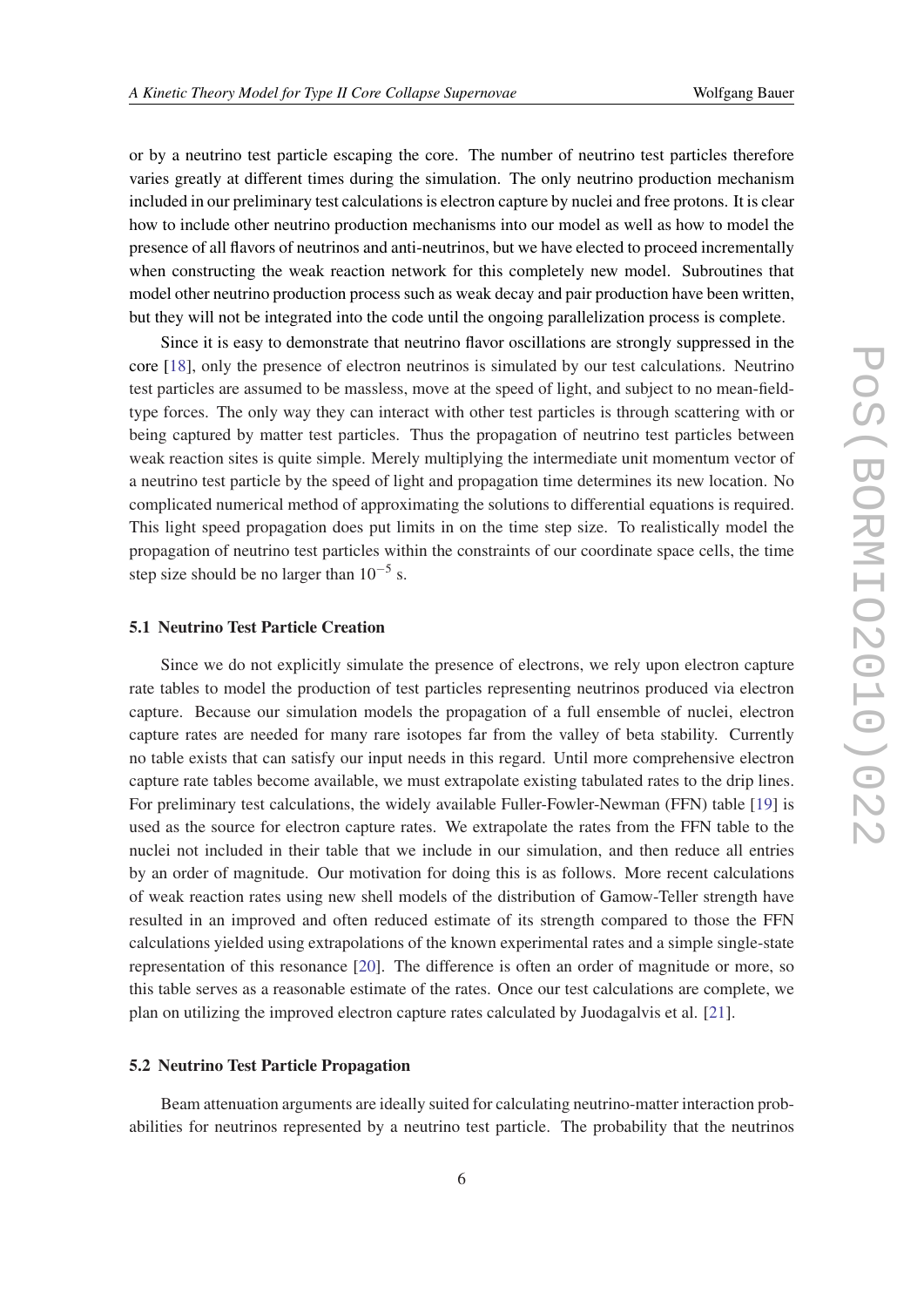<span id="page-6-0"></span>represented by a neutrino test particle that moves from location  $\vec{x}_1$  to  $\vec{x}_2$  is taken to be given by

$$
P_{int} = 1 - \exp\left[-\int_{\vec{x}_1}^{\vec{x}_2} \sum_i \sigma_i(\vec{x}) n_i(\vec{x}) d\vec{x}\right]
$$
\n(5.1)

where the sum over *i* runs over all of the interaction channels available to the neutrino test particle between  $\vec{x}_1$  and  $\vec{x}_2$ ,  $n_i$  is the local number density of the  $i^{th}$  species of particle, electrons, free baryons, or nuclei, and  $\sigma_i$  is the average effective interaction cross section corresponding to the  $i<sup>th</sup>$ interaction channel. The  $n_i$ 's are readily calculable and the  $\sigma_i$ 's are interpolated from tables [[22\]](#page-9-0). Once the interaction probability (5.1) is calculated, a simple Monte-Carlo algorithm determines if the neutrino test particle interacts with matter. Interaction channels are selected by constructing relative probabilities out of weighted average effective cross sections and using another simple Monte-Carlo algorithm to choose a channel. The significant appeal that this very general way of modeling neutrino-matter interactions is that it applicable everywhere in the core. This is a major advantage this kinematic model has over its hydrodynamic counterparts. Typical hydrodynamic treatments of neutrinos are sufficient only in the extremely short and long mean free path limits and are quite problematic at intermediate values [\[23,](#page-9-0) [24](#page-9-0)].

## 6. New Dynamics

All of our test simulations have observed new dynamics that may prove to be an entirely new neutrino capture induced supernova explosion mechanism. The early stages of the collapse calculated by our code unfold identically to the accepted picture of supernova collapse. Electron capture rates initially slowly increased as the collapse progressed and at later times rapidly increased and eventually led to rapid deleptonization of the inner core. Not long after the inner region of the core begins to rapidly deleptonize, an unexpected phenomenon is observed in each test calculation. It is always found that neutrino captures at intermediate radii inside the inner region of the core deposit a large amount of electrons in a narrow spherical shell centered about a radius of approximately 45-55 km. This radially localized accumulation of electrons alters the electron number density gradient in such a way that substantially increases the outward pressure exerted by the electron gas in the region just outside the radius at which the most electrons are produced. The resultant electron gas pressure profile generates an outward explosion of matter at radii of approximately 55 km. Matter inside this region always collapses inward and formed a proto-remnant. This accumulation of electrons produced by neutrino capture is most easily seen in a plot of the electron fraction distribution. In Fig. [1](#page-7-0) we show a plot of the electron fractions in the spherical shells the core is divided into for the purpose of calculating statistical distributions. The distribution is generated after the outward explosion of matter is well underway, and the impact that localized production of electrons has on the electron fraction distribution is apparent. It is clear that the accumulation of electrons produced by neutrino capture manifests itself as a well defined spike in the electron fraction distribution. Results similar to this were produced by each of our test calculations. One may be surprised by the strong effect of neutrino capture and argue this channel be strongly blocked by the electron sea. However, one has to keep in mind that the matter density is still only on the order of  $10^{-3}$  of nuclear matter density at 50 km from the center at this time in the collapse.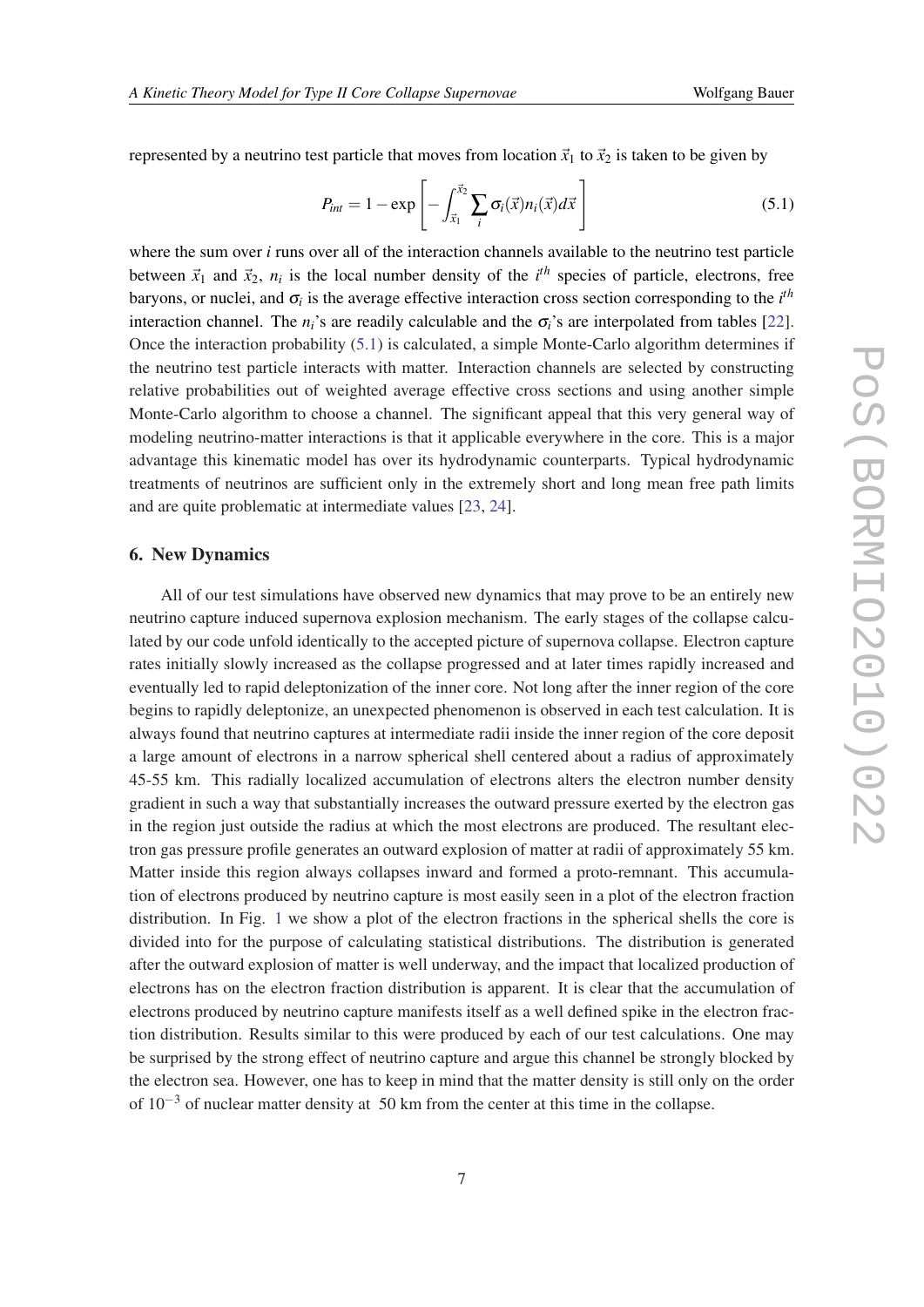<span id="page-7-0"></span>

Figure 1: Plot of the electron fractions in the spherical shells after the outward explosion of matter is well underway.

### 7. Analysis of New Dynamics

This neutrino capture induces explosion mechanism substantially differs from the accepted bounce mechanism in many ways. The density in the region where the outward explosion of matter forms was always found to be on the order of  $10^{-3}$  nuclear matter density while the central densities at that time were consistently found to be on the order of 0.1 nuclear matter density. This is a significant deviation from the accepted picture of bounce in which the initial outward explosion of matter is generated by the pressure exerted by matter at supernuclear densities accumulated in a small volume near the origin. Thus the role of the nuclear equation of state if fundamentally different in this scenario. Rather then directly dictating the how the outward explosion of matter is formed by determining the maximum density the central region can assume, it indirectly influences the neutrino capture induced explosion by governing the rate at which electron capture occur that power the explosion. The confluence of events that lead to the radial localization of the neutrino captures are well understood. An in depth discussion of them is beyond the scope of this article. Here it suffices to say that the origin of this phenomenon are rooted in weak reactions, nuclear structure effects and relativistic quantum electron gas statistical mechanics. Our ability to observe this phenomenon is critically dependent on our ability to propagate a full ensemble of nuclei and most importantly our ability to realistically model neutrino-matter interactions at intermediate densities.

## 8. Summary

We are encouraged by these preliminary results generated by our kinetic theory based model. The neutrino capture driven mechanism that it is uniquely poised to observe is robust enough to launch explosions in all test simulations conducted so far using three different nucleon potentials, four electron capture rate tables generated with the FFN table using different extrapolation techniques, and three different numbers of spherical shells used to calculate statistical distributions. However we realize that before we can contend that this picture is complete. In addition to completing the parallelization process and activating the three-dimensional subroutines, there is still more physics that needs to be added to our model. In particular fusion, several additional weak re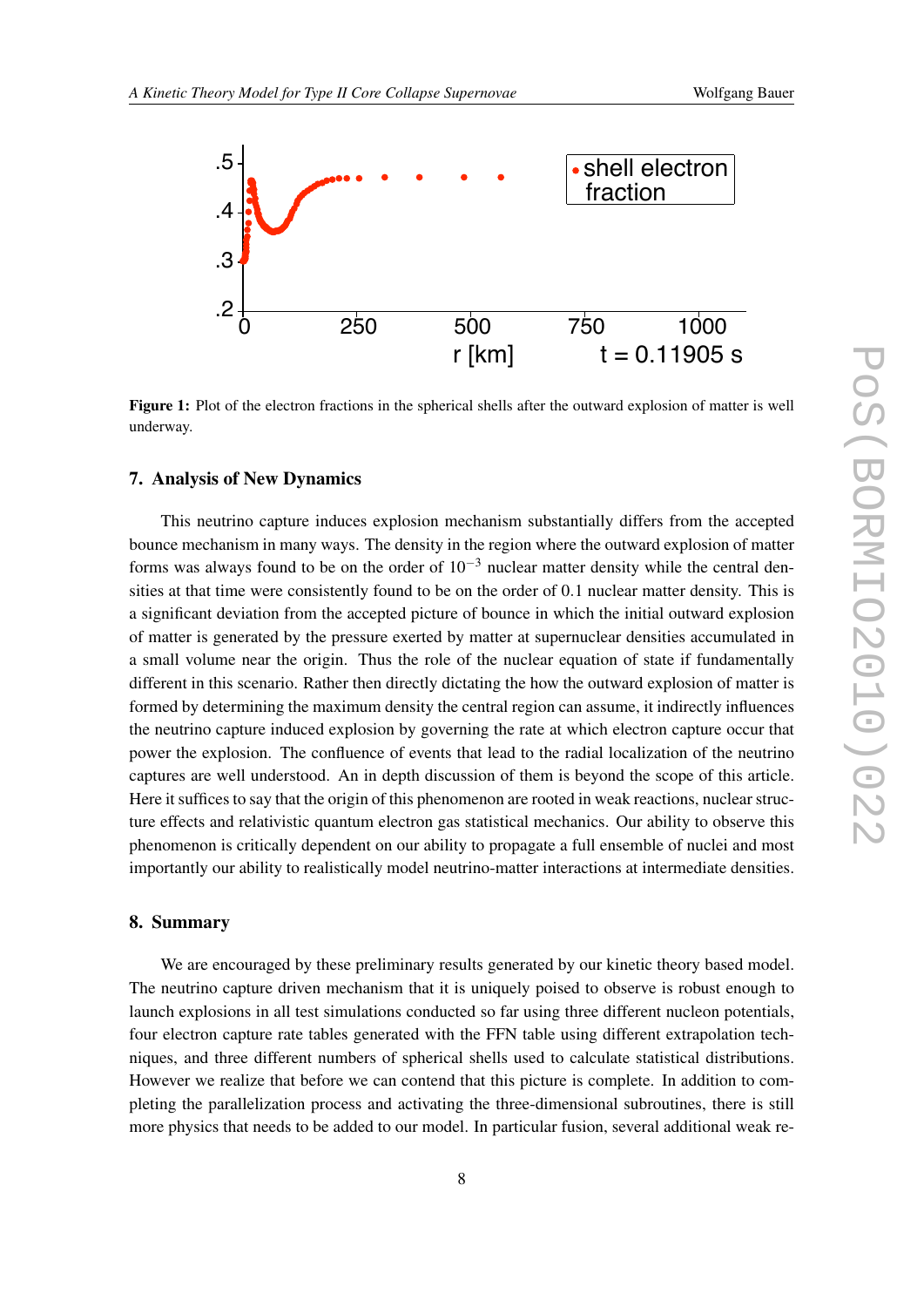<span id="page-8-0"></span>actions, and the presence of excited nuclear states must all be built in. It is clear how to accomplish all of this with the test particle approach.

We are confident that this new explosion mechanism will survive the inclusion the aforementioned physics. The additional degrees of freedom introduced when three-dimensional distributions are calculated may destabilize the region in which electron are deposited by neutrino capture as it may be unstable to convection. An entropy analysis can confirm if this is a possibility. However even if convection does destabilize this region, the fact that convection begins at only  $\sim$  1100 ms after the collapse begins at a radius on the order of 50 km would be a significant discovery in and of itself. The future of this model looks extremely bright and we look forward to continuing to advance it.

#### **References**

- [1] G.F. Bertsch, H. Kruse, and S. Das Gupta, *Boltzmann equation for heavy ion collisions*, *Phys. Rev. C* 29 (1984) 673.
- [2] H. Kruse, B.V. Jacak, and H. Stöcker, *Microscopic theory of pion production and sidewards flow in heavy-ion collisions*, *Phys. Rev. Lett.* 54 (1985) 289.
- [3] W. Bauer, G.F. Bertsch, W. Gassing, and U. Mosel, *Energetic photons from intermediate energy proton- and heavy-ion-induced reactions*, *Phys. Rev. C* 34 (1986) 2127.
- [4] J.R. Wilson, *Numerical astrophysics*, Jones and Bartlett, Boston, 1985.
- [5] M. Herant, W. Benz, W.R. Hix, C.L. Fryer, and S.A. Colgate, *Inside the supernova: A powerful convective engine*, *Astrophys. J.* 435 (1994) 339.
- [6] C.L. Fryer and A. Heger, *Core-collapse simulations of rotating stars*, *Astrophys. J.* 541 (2000) 1033.
- [7] H.-T. Janka, K. Langanke, A. Marek, G. Martínez-Pinedo, and B. Müller, *Theory of core-collapse supernovae*, *Phys. Rep.* 442 (2007) 38.
- [8] T. Strother and W. Bauer, *Modeling weak interaction rates during the supernova collapse phase*, *Prog. Part. Nucl. Phys.*, 62 (2009) 468.
- [9] S.E. Woosley and T.A. Weaver, *The physics of supernova explosions*, *Ann. Rev. Astron. Astrophys.* 24 (1986) 205.
- [10] W. Bauer, *Dynamical simulations of supernovae collapse and nuclear collisions via the test particle method - similarities and differences*, *Acta Phys. Hung.* A 21 (2004) 371.
- [11] C.-Y. Wong, *Dynamics of nuclear fluid. VIII. Time-dependent Hartree-Fock approximation from a classical point of view*, *Phys. Rev. C* 25 (1982) 1460.
- [12] T. Strother and W. Bauer, *Neutrino capture induced supernova explosions*, submitted to *Int. J. Mod. Phys. D*.
- [13] T. Strother, *A kinetic theory based numerical study of core collapse supernova dynamics*, Doctoral Dissertation, Michigan State University, 2009.
- [14] G. Matrínez, M. Liebendörfer, and D. Frekers, *Nuclear input for core-collapse models*, *Nucl. Phys. A*, 777 (2006) 395.
- [15] W. Bauer and T. Strother, *Collective motion in nuclear collisions and supernova explosions*, *Int. J. Mod. Phys. E* 14 (2005) 129.